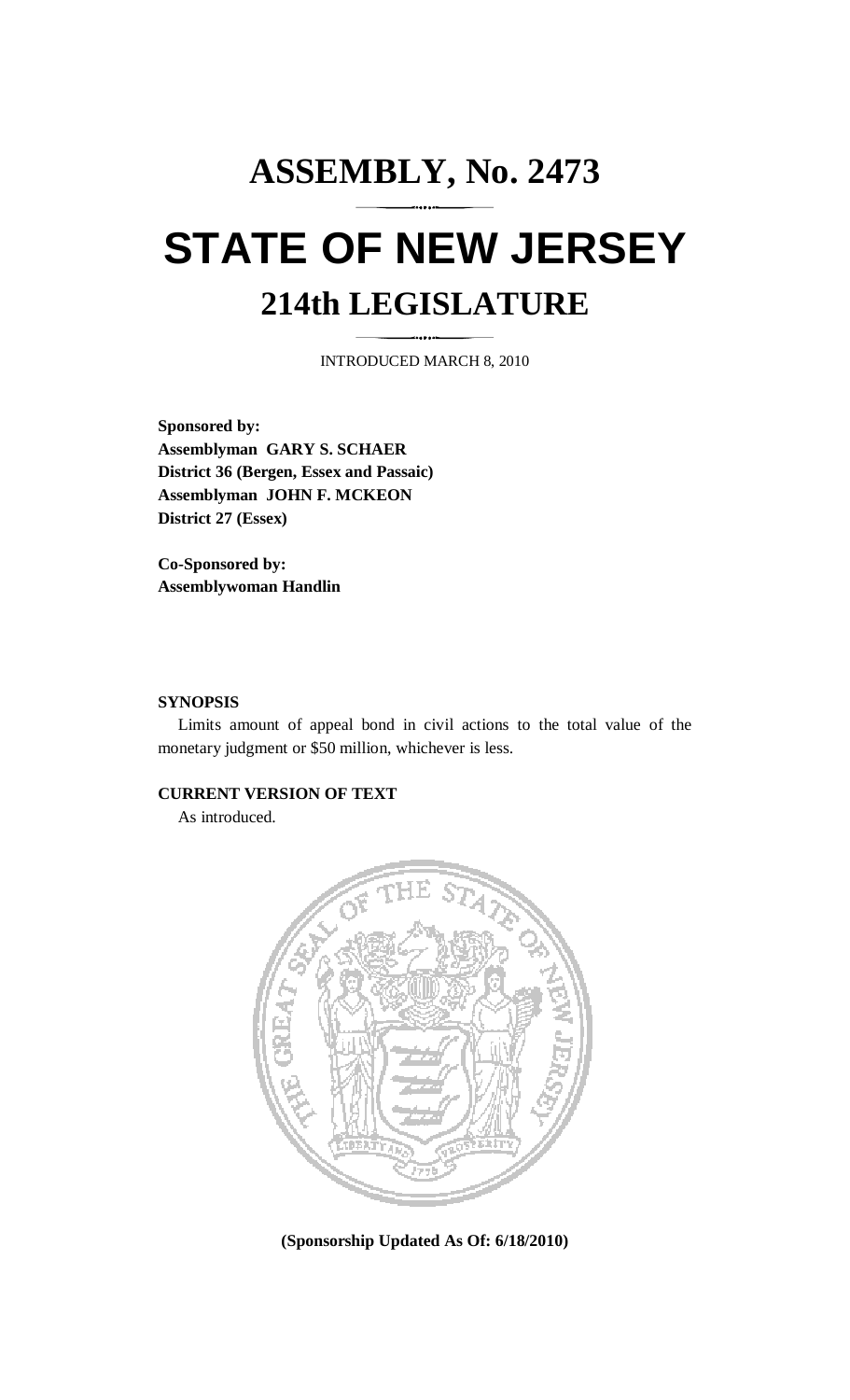2

1 **AN ACT** concerning the posting of appeal bonds in civil actions and 2 supplementing Title 2A of the New Jersey Statutes. 3 4 **BE IT ENACTED** *by the Senate and General Assembly of the State*  5 *of New Jersey:*  6 7 1. a. Any supersedeas bond posted pursuant to court order 8 during the pendency of an appeal of a civil action in connection 9 with a stay of a judgment granting legal, equitable, or other relief 10 shall be set in accordance with the applicable laws or Rules of 11 Court, except that the total appeal bond or other forms of security 12 required of all appellants collectively shall not exceed the lesser of: 13 (1) The total value of the monetary judgment; or 14 (2) \$50,000,000, 15 together with trial costs. 16 b. Nothing in this act or in any other provision of law shall be 17 construed to eliminate the discretion of the court, after notice and 18 hearing and for good cause shown, to reduce the bond to a lower 19 amount.  $20$ 21 2. Notwithstanding the provisions of section 1 of P.L. 22 c. (C. ) (pending before the Legislature as this act), if an 23 appellee proves by a preponderance of the evidence that an 24 appellant is concealing its assets, or is dissipating or diverting 25 assets outside the ordinary course of business to avoid payment of a 26 judgment, a court may enter orders that: 27 a. are necessary to protect the appellee; and 28 b. require the appellant to post a supersedeas bond in an 29 amount up to the total amount of the judgment. 30 As used in this section, "dissipating or diverting assets" does not 31 include expenditures, including incentive or other payments to the 32 owners of a business, of a kind that the appellant made in the 33 regular course of business prior to entry of the judgment being 34 appealed. 35 36 3. As used in this act: 37 a. "Civil action" means all cases involving individual, 38 aggregated, class action, or otherwise joined claims; and 39 b. "Legal, equitable, or other relief" means all forms of relief, 40 including compensatory, special, punitive, exemplary or other 41 damages; injunctive relief; or any other form of relief. 42 43 4. This act shall take effect immediately and shall apply to all 44 judgments entered on or after the effective date, regardless of the 45 date the action was filed.